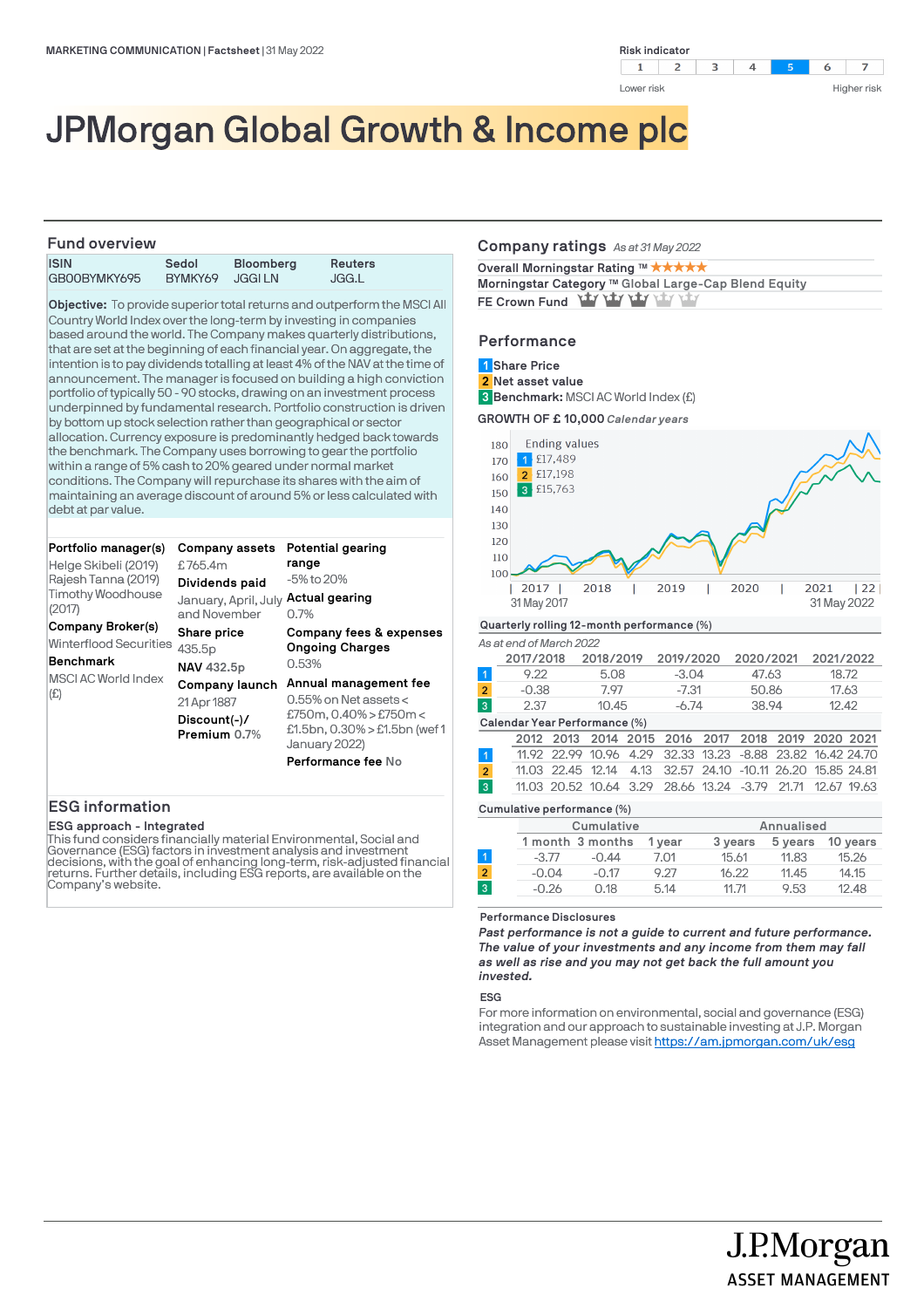| YIELD AND DIVIDEND HISTORY                     |      |       |                             |       |       |
|------------------------------------------------|------|-------|-----------------------------|-------|-------|
| Prospective dividend yield: 3.9%               |      |       |                             |       |       |
| Total dividend for last financial year: 13.16p |      |       | Financial year end: 30 June |       |       |
|                                                | 2017 | 2018  | 2019                        | 2020  | 2021  |
| Total dividend per share (p)                   | 6.60 | 12.16 | 12.52                       | 13.04 | 13.16 |

# **Holdings**

| Top 10                   | Sector                          | % of assets |
|--------------------------|---------------------------------|-------------|
| Amazon                   | Media                           | 5.2         |
| Microsoft                | Technology - Software           | 5.1         |
| American Express         | Banks                           | 2.9         |
| LVMH                     | Retail                          | 2.9         |
| <b>NXP</b>               | Technology - Semi &<br>Hardware | 2.7         |
| Marriott                 | Consumer Cyclical &<br>Services | 2.5         |
| <b>McDonalds</b>         | Retail                          | 2.5         |
| Mastercard               | <b>Financial Services</b>       | 2.4         |
| <b>Bank of America</b>   | Banks                           | 2.3         |
| <b>Texas Instruments</b> | Technology - Semi &<br>Hardware | 2.3         |

**Market cap (%) (USD)**



 $\bigcirc$  48.40 > 100 bn  $60.7010 \text{ bn}$   $\sim$  100 bn  $0.90$  1 bn  $\sim$  10 bn  $\bigcirc$  0.00 <1bn

| Regions (%)                  |      | Compared to benchmark        |
|------------------------------|------|------------------------------|
| <b>United States</b>         | 68.4 | $+8.0$                       |
| Europe & Middle East ex UK   | 18.6 | $+6.5$                       |
| Japan                        | 5.3  | $-0.2$                       |
| <b>Emerging Markets</b>      | 2.7  | $-8.9$                       |
| Pacific ex-Japan             | 0.6  | $-2.5$                       |
| United Kingdom               | 0.0  | $-4.0$                       |
| Canada                       | 0.0  | $-3.3$                       |
| Cash                         | 4.4  | $+4.4$                       |
|                              |      |                              |
| Sectors (%)                  |      | <b>Compared to benchmark</b> |
| Pharm/Medtech                | 11.2 | $+1.0$                       |
| Technology - Semi & Hardware | 10.7 | $-1.2$                       |
| Banks                        | 10.2 | $+1.3$                       |
| <b>Industrial Cyclicals</b>  | 8.9  | $+2.1$                       |
| Media                        | 8.6  | $+0.5$                       |
| Retail                       | 6.5  | $+1.3$                       |
| Technology - Software        | 6.2  | $-1.0$                       |
| Consumer Cyclical & Services | 5.3  | $+3.2$                       |
| Energy                       | 4.5  | $-0.7$                       |
| Automobiles & Auto Parts     | 4.3  | $+1.3$                       |
| Others                       | 19.2 | $-12.2$                      |
| Cash                         | 4.4  | $+4.4$                       |